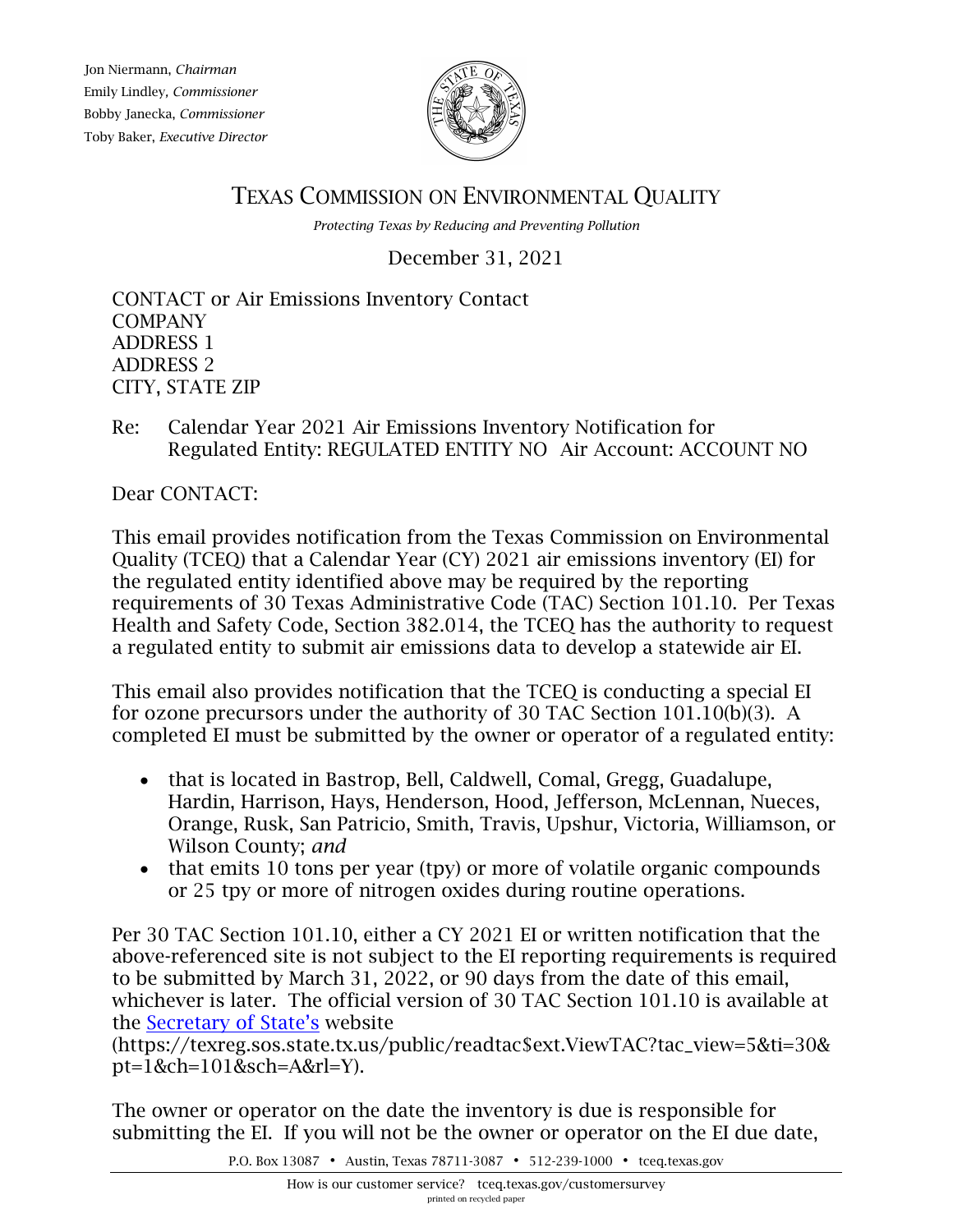CONTACT Page 2 December 31, 2021

contact the Emissions Assessment Section (EAS) as soon as possible.

The required method for submitting an EI is through the State of Texas Environmental Electronic Reporting System Air Emissions Inventory Reporting system, using either the interactive Web entry or text file upload.

Additional information can be found on the [Point Source Air Emissions](https://www.tceq.texas.gov/airquality/point-source-ei/psei.html)  [Inventory](https://www.tceq.texas.gov/airquality/point-source-ei/psei.html) webpage (https://www.tceq.texas.gov/airquality/point-sourceei/psei.html).

If you have questions, please call the EAS helpline at (512) 239-1773 or by email at psinvent@tceq.texas.gov.

Sincerely,

 $\ell$ 

Danielle Nesvacil, Manager Emissions Assessment Section Air Quality Division

DN/CP/rlo